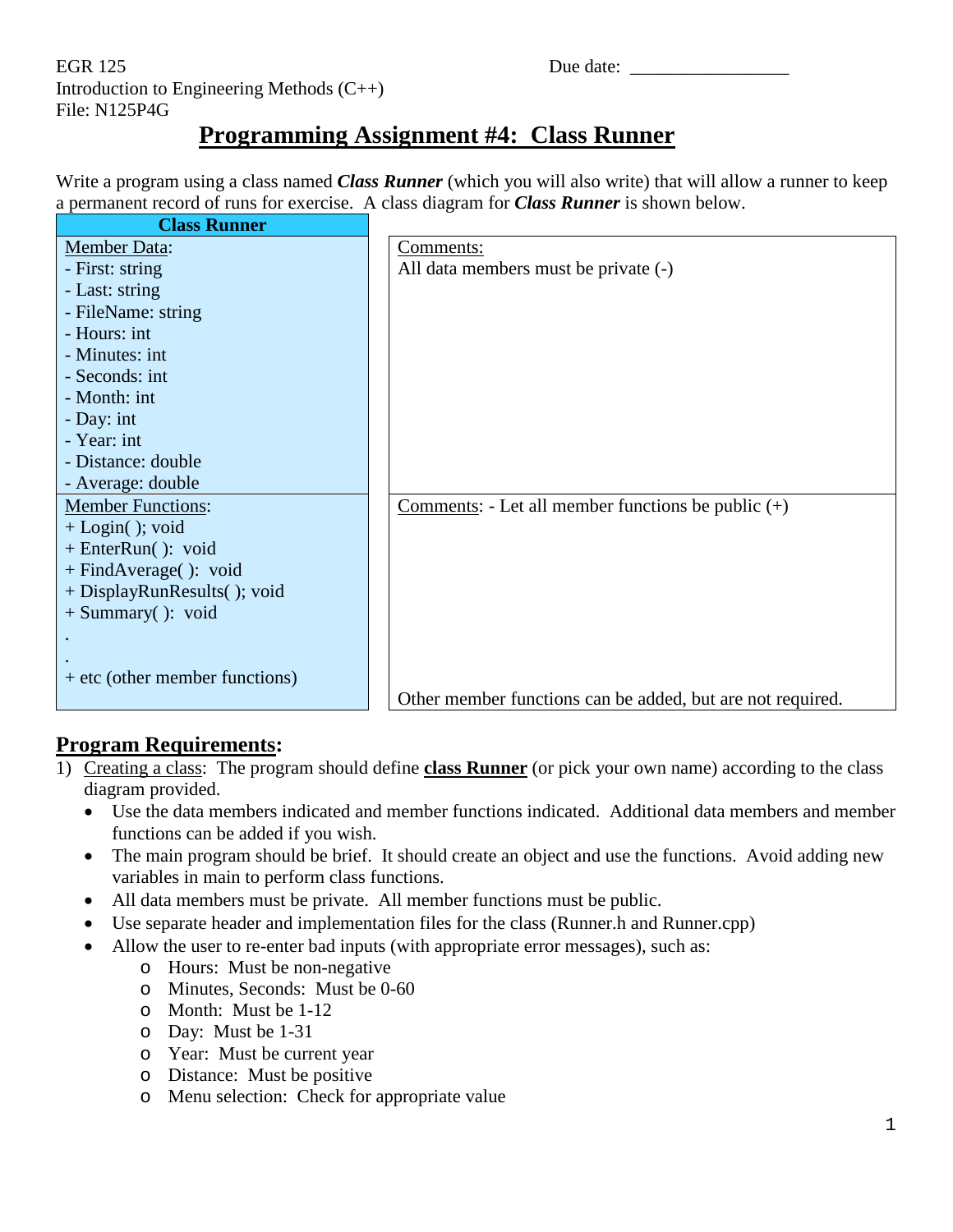- 2) Main program: The main program should make an object using class Runner. Additionally, use class functions to:
	- Prompt the user to enter their first and last name (in member function Login().
	- Ask the user to indicate if they are a new user or a returning user (also in member function Login().
		- o If they are a new user, create a new file to store their data.
		- o If they are a returning user, attempt to open and close the file. Give an error message if the file cannot be located.
	- Give the user options to:
		- A. Add a new run.
			- Prompt the user to enter the date (month-day-year), distance (in miles), and time (in hours, minutes, and seconds)
			- Display a summary of the run, including average in minutes/mile.
			- Give the user the option of saving the run to the file.
		- B. Display a summary of all runs, including date, distance, time, and average
		- C. Exit the program.

## **Testing your Program**

Test your program for the following cases:

- Case 1: Use the example provided above (new user and add one run), but use your name. Print the program output and also print the data file.
- Case 2: Use the example provided above (returning user and add a second run), but use your name. Print the program output and also print the data file.
- Case 3: Add 8 more runs to the file created above, with distances varying from 1-20 miles. Running averages should be reasonable (5 min/mile to 15 min/mile perhaps).

**Extra Credit Suggestions:** (for a maximum of 10 additional points on the program grade)

- 1. Add an additional member function (and menu option) allowing the user to find the total number of miles run, the total time, and the total average for all runs in their file.
- 2. Give the user the option of working in miles or kilometers. Display both values and store both values in the file. (So if a distance in km is entered, calculate distance in mi, but if a distance in mi is entered, calculate a distance in km. In either case, show both values. Additionally, show two averages: one in minutes/mile and one in minutes/km.
- 3. Give the user the option of displaying a summary of runs for each month.
- 4. Use your imagination!

**Sample data file:** (For the example shown on the next page)

| JohnDoe.txt - Notepad      |       |         |      | $\Box$ |                 |
|----------------------------|-------|---------|------|--------|-----------------|
| File Edit Format View Help |       |         |      |        |                 |
| $11 - 20 - 18$             | 6.20  | 0:45:30 | 7:20 |        | $\rho_{\rm{b}}$ |
| $11 - 21 - 18$             | 10.00 | 1:10:15 | 7:02 |        |                 |
|                            |       |         |      |        |                 |
|                            |       |         |      |        |                 |
|                            |       |         |      |        |                 |